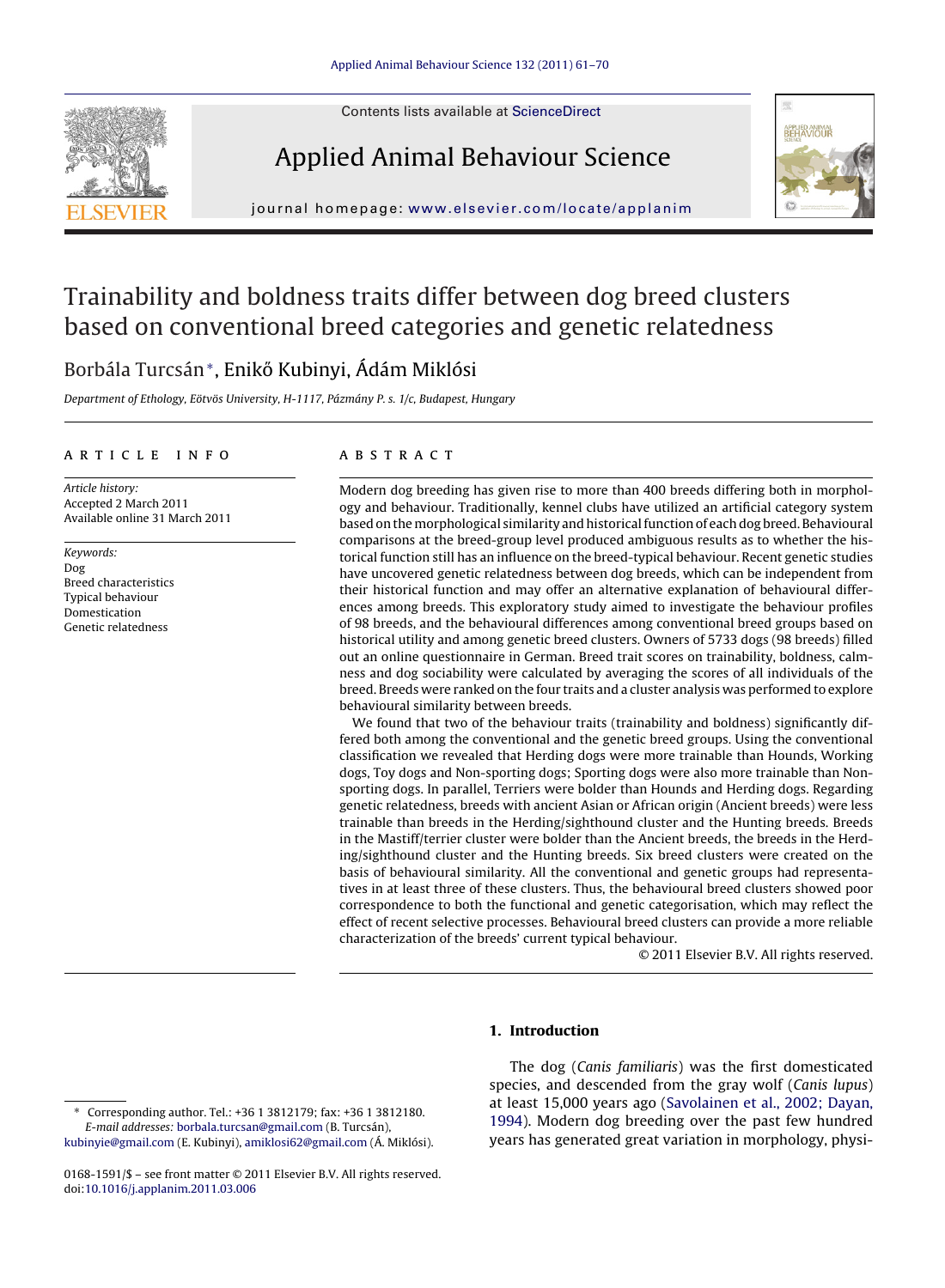ology and behaviour, which has giving rise to more than 400 dog breeds ([Clutton-Brock, 1995\)](#page-8-0) recognized today by official dog kennel organisations around the world. Due to modern breeding rules and strict breed standards, dog breeds have become morphologically homogeneous, genetically isolated breeding units ([vonHoldt et al., 2010\).](#page-9-0) It is not clear whether the term "breed" refers only to the genetic/morphological component or whether breeds are also uniform in their behaviour. Breed differences have been described predominantly in terms of behavioural traits, which are recognized as derived features of context independent behavioural functions, such as aggressiveness ([Duffy et al., 2008\)](#page-8-0) and nerve stability ([Wilsson and](#page-9-0) [Sundgren, 1997a\).](#page-9-0) However, researchers have also found great individual variability within a single breed (e.g. aggressiveness: [Podberscek and Serpell, 1996](#page-9-0) in English Cocker Spaniel; nerve stability: [Ruefenacht et al., 2002](#page-9-0) in German Shepherd Dog).

Surveys have been conducted to obtain behavioural profiles of dog breeds by ranking the breeds on different behaviour traits [\(Hart and Miller, 1985\),](#page-8-0) or clustering breeds on the basis of their behaviour (e.g. [Bradshaw](#page-8-0) [and Goodwin, 1998; Hart and Hart, 1985; Takeuchi and](#page-8-0) [Mori, 2006\).](#page-8-0) The concordance rate between two particular surveys, which used almost identical methods for clustering breeds, was 50–60% [\(Bradshaw and Goodwin, 1998;](#page-8-0) [Takeuchi and Mori, 2006\).](#page-8-0) This result could reflect a real basis for breed-typical behaviours, but also suggests possible cultural differences. Thus our first aim is to characterize dog breeds on the basis of their typical behaviour.

Behavioural differences between breeds are usually explained by their historical function. Before the emergence of dog kennel clubs at the end of the 19th century, breeds (or certain type of dogs) were selectively bred to optimize their performance in several tasks (e.g. herding, hunting, and guarding), which required selecting for specific morphological and behavioural features. Representatives of a given breed are generally suitable for a specific function (e.g. herding), due to breed specific behavioural skills (see also [Coppinger and Coppinger, 2001; Spady and](#page-8-0) [Ostrander, 2008\).](#page-8-0) For example, livestock guarding dogs should not show any predatory motor patterns (giving eye, stalking and chasing) toward sheep or cows, while the presence of these behaviour patterns is important in herding dogs ([Coppinger and Schneider, 1995\).](#page-8-0) Accordingly, breeds with similar historical functions should behave generally more comparably than breeds with different functions. One problem which arises when using conventional grouping methods to categorise breeds by function, is the lack of scientific evidence on the history and function of most dog breeds. The currently recognized breed groupings were created by different national kennel club organisations, like the Fédération Cynologique Internationale (FCI) or the American Kennel Club (AKC), and are based on morphological similarity, anecdotal information about the breeds' behavioural utility, and scarce historical evidence. However, dogs today are usually regarded as family members or as companions inWestern-cultures [\(Kubinyi et al., 2009;](#page-8-0) [Serpell, 2003\)](#page-8-0) and are generally no longer utilised in their original role. Behavioural traits, which had been the primary target for many hundreds of years, play little role

in the breed standards today [\(McGreevy and Nicholas,](#page-8-0) [1999\).](#page-8-0) This may explain why the behavioural comparisons at the breed-group level produced ambiguous results. For example, [Svartberg \(2006\)](#page-9-0) did not find behavioural differences in curiosity/fearlessness, aggression, playfulness, and sociability among four FCI-based breed groups, whereas [Ley et al. \(2009\)](#page-8-0) reported differences in five questionnaire scales in seven breed groups recognised by the Australian National Kennel Council. Taken together, it is still an open question whether the historical function of a breed affects their behaviour. Thus, our second aim is to compare the behaviour of breeds in conventionally recognized breed groups.

Genetic relatedness could also account for behavioural similarity among breeds (e.g. [Takeuchi and Mori, 2006\).](#page-9-0) Many reports have provided evidence for genetic variation of behavioural traits in dog breeds (e.g. fearfulness: [Goddard and Beilharz, 1982, 1983;](#page-8-0) activity: [Wilsson](#page-9-0) [and Sundgren, 1998\).](#page-9-0) Accordingly, closely related breeds should behave generally more similarly than genetically more distant breeds. The application of modern genetic methods based on similarity in DNA sequences has allowed a more precise estimation of genetic relatedness among breeds. However, this analysis has not revealed a true phylogenetic relationship among breeds in the usual (evolutionary) sense because of multiple cross-breeding events. Nevertheless, recent genetic studies have been aimed at analysing the hierarchical relationships between breeds. For example, [Parker et al. \(2004\)](#page-9-0) have generated four genetic breed clusters from 85 breeds on the basis of 96 microsatellite loci. According to their analysis, a subset of breeds with ancient Asian and African origins have split off from the rest of the breeds with modern European origins, and shows the closest genetic relationship to the wolf. The modern European breeds were later divided into three clusters corresponding to the Mastiff, Herding and Hunting breeds. A more recent study based on a larger sample size of 132 breeds ([Parker et al., 2007\)](#page-9-0) identified a fifth 'Mountain' cluster containing mostly large mountain dogs separated from the Hunting cluster. More detailed analysis of breed relationships revealed smaller closely related sub-clusters within these five clusters, suggesting additional levels of relatedness among some breeds [\(Parker et al., 2007\).](#page-9-0) Little is known about the effects of genetic relatedness on the behaviour of dog breeds, thus, our third aim is to compare the behaviour of breeds in different genetic breed clusters.

Traditionally two approaches have been used to characterize the behaviour of dog breeds: breed rating (e.g. [Notari and Goodwin, 2007\) a](#page-9-0)nd individual-based methods. We followed the latter method, and used several individuals per breed and breeds per breed group. Individual-based methods use two types of measurements: direct observational methods and questionnaire-based ratings of dogs by their owners. Behavioural tests measure a restricted set of objectively described behaviour units (e.g. growling and tail wagging) in a few, controlled situations, whereas questionnaire surveys are based on the owners' knowledge and familiarity with their dogs' everyday behaviour. The questionnaire method offers ease of data collection, a larger and more diverse sample, and therefore meet the requirements of this study. However there is some subjec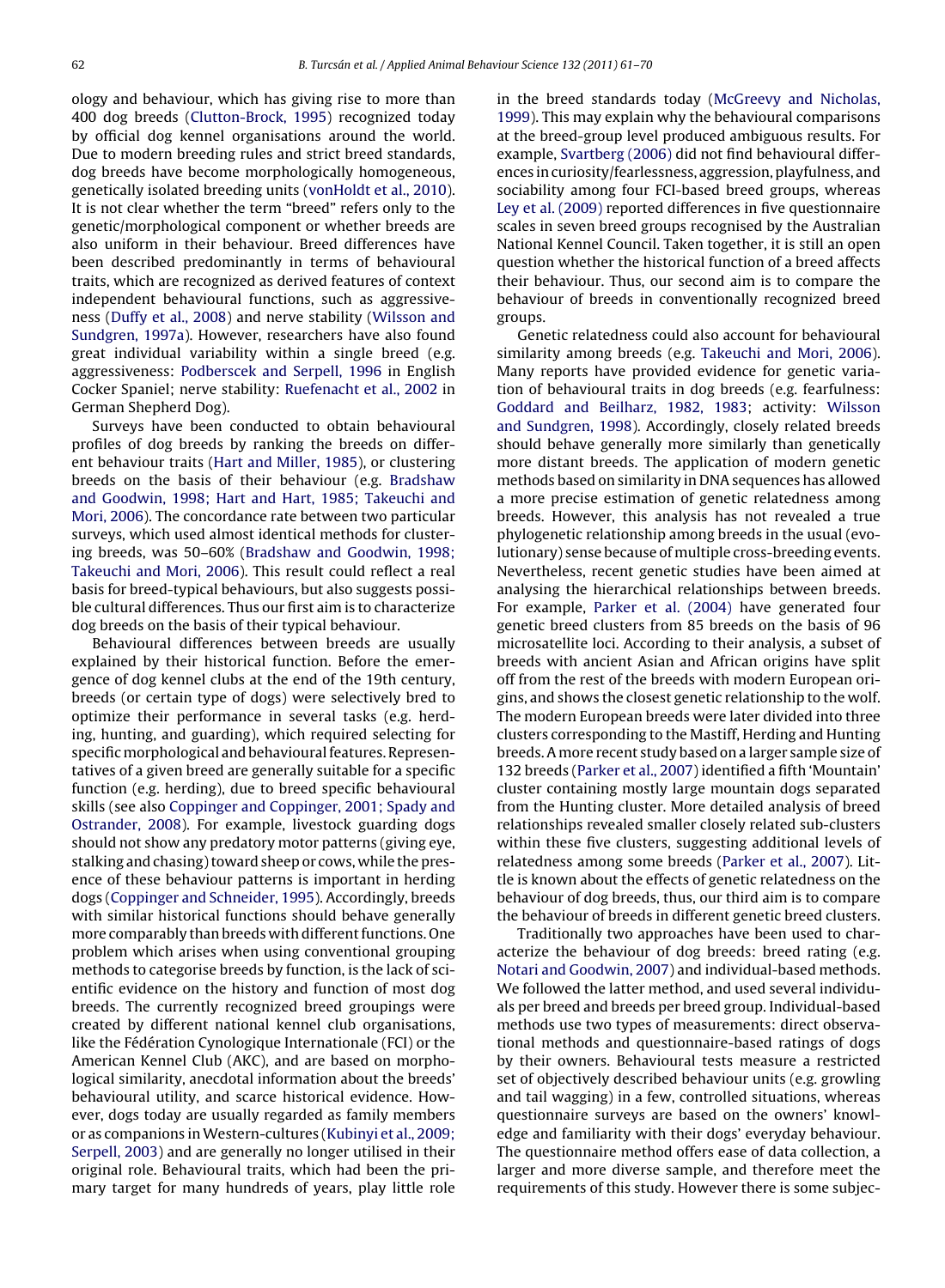<span id="page-2-0"></span>tivity in these assessments, such as the differing experience the owners have with dogs in general [\(Bennett and Rohlf,](#page-8-0) [2007, b](#page-8-0)ut see [Tami and Gallagher, 2009\).](#page-9-0) By combining the responses of many independent owners, such individual bias can be overcome [\(Jones and Gosling, 2005\).](#page-8-0) The second source of subjectivity is the possible influence of breed stereotypes. Owners may tend to associate breeds or breed groups with certain behaviour-types (i.e. assess their dogs' behaviour on the basis of stereotypical beliefs). This subjectivity seems to be unavoidable; however, as [Kwan et al.](#page-8-0) [\(2008\)](#page-8-0) pointed out, the judgments of dogs do not simply reflect breed stereotypes, but take into account each individual's behavioural features.

In this study, our main aims are (1) to characterize dog breeds on four complex behavioural traits (trainability, boldness, calmness and dog sociability) using owner reported assessments on a large sample of dogs and (2) to test whether dog breeds' behavioural differences could be ascribed to the breeds' historical function (conventional breed groups) and/or genetic relatedness. Since not much research has been done on this topic and these issues we addressed have not been clearly defined, this study should be considered explorative by nature.

## **2. Materials and methods**

## 2.1. Subjects

The analyses of the present study are based on a subset of the database provided by [Kubinyi et al. \(2009\)](#page-8-0) in which 14,004 questionnaires were collected by the German "Dogs" magazine (published by Living at Home Multi Media GmbH, Hamburg, August 2007 issue) and the magazine's own website [\(www.dogs-magazin.de](http://www.dogs-magazin.de/)) from August 2007 to January 2008. From this database we extracted all adult pure-bred dogs whose breed presented at least 10 representatives. Altogether, 5733 questionnaires from 98 breeds were analysed. The dogs were on average  $4.0 \pm 3.0$  years old, and 57.6% of them were males. Thirteen breeds were represented by at least 100 individuals, and the most frequent breed was the Labrador Retriever with 517 individuals.

## 2.2. Procedure

We used an online questionnaire adapted for dogs by Jesko Wilke based on a 48-item Human Personality Inventory (de.outofservice.com/bigfive). This questionnaire consists of 24 items in which owners are asked to score their dogs using a 3-point scale. Previous results (based on a larger sample from the original database) using principal component analysis have revealed that 17 items belonged to four components, labelled as trainability, boldness, calmness and dog sociability [\(Kubinyi et al., 2009\)](#page-8-0) [\(Table 1\).](#page-3-0) Dogs that scored low regarding the trainability trait are described by their owners as uninventive and not playful, whereas dogs that scored high on this trait are regarded as intelligent and playful. Boldness was related to fearful and aloof behaviour with a low score corresponding to a high degree of fearfulness/aloofness, and vice versa. The calmness trait describes the dogs' behaviour in stressful/ambiguous situations. A low score on this trait indicated stressed and anxious behaviour in these situations, while a high score referred to calm and emotionally stable dogs, according to the owner. Finally, dog sociability refers to their behaviour toward conspecifics, with a low score indicating a high tendency for bullying or fighting and inversely high scores related to a low tendency. The internal consistency and stability of these traits as well as the test–retest reliability of the questionnaire was reported earlier in [Kubinyi et al. \(2009\).](#page-8-0)

Scores for individual traits were calculated by averaging the scores from the variables representing each trait, according to [Kubinyi et al. \(2009\)\(](#page-8-0)[Table 1\).](#page-3-0) The scores were then averaged for each breed regarding each behavioural trait in order to obtain the breed trait scores ([Svartberg,](#page-9-0) [2006\).](#page-9-0)

Hierarchical cluster analysis based on the breed trait scores was used to investigate the behavioural similarity between breeds. Hierarchical cluster analysis is an exploratory method used to identify relatively homogeneous groups of cases based on selected characteristics. In our sample, six breeds split off separately from the rest of the breeds (see [Appendix A\)](#page-8-0) and the 92 remaining breeds were divided into six clusters after visual examination of the hierarchical structure.

The classification of breeds according to historical function was based on the internationally recognized system of the American Kennel Club (AKC, [www.akc.org\)](http://www.akc.org/). Eight breeds which are not recognized by the AKC (Bavarian Mountain Hound, German Bracke, German Hunting Terrier, Hovawart, Kromfohrländer, Landseer, Spanish Greyhound, White Swiss Shepherd Dog), were assigned to whichever AKC breed group most closely matched their classification by the Fédération Cynologique Internationale (FCI, [www.fci.be\)](http://www.fci.be/). The 98 breeds present in this study were therefore classified into seven groups [\(Table 2\).](#page-3-0)

To analyse the effect of the breeds' genetic relatedness in some behaviour traits, we categorised the breeds into five clusters according to [Parker et al. \(2007\)](#page-9-0) ([Table 3\).](#page-3-0)

## 2.3. Statistical analyses

As the residuals of the breed behaviour trait scores were not all normally distributed and the variances were not homogeneous in all groups, nonparametric statistical methods were used. Kruskal–Wallis tests with Dunn posthoc tests were used to compare the trait scores between breeds, and between the seven conventional breed groups and the five genetic breed clusters. A cluster analysis based on the behavioural traits was performed using the hierarchical agglomerative method. Distances between breeds were calculated from the four traits by squared Euclidean distance and breeds were clustered based on the between-groups average linkage method. With this method, a breed's behaviour has to be within a certain level of similarity to the cluster's average to be included in that cluster ([Aldenderfer and Blashfield, 1984\).](#page-8-0) Since the different breed frequencies in our sample may bias the breed trait scores, we randomly chose 10 individuals from each breed and ran the analyses on this balanced sample as well. SPSS 13.0 was used for all the analyses except the Dunn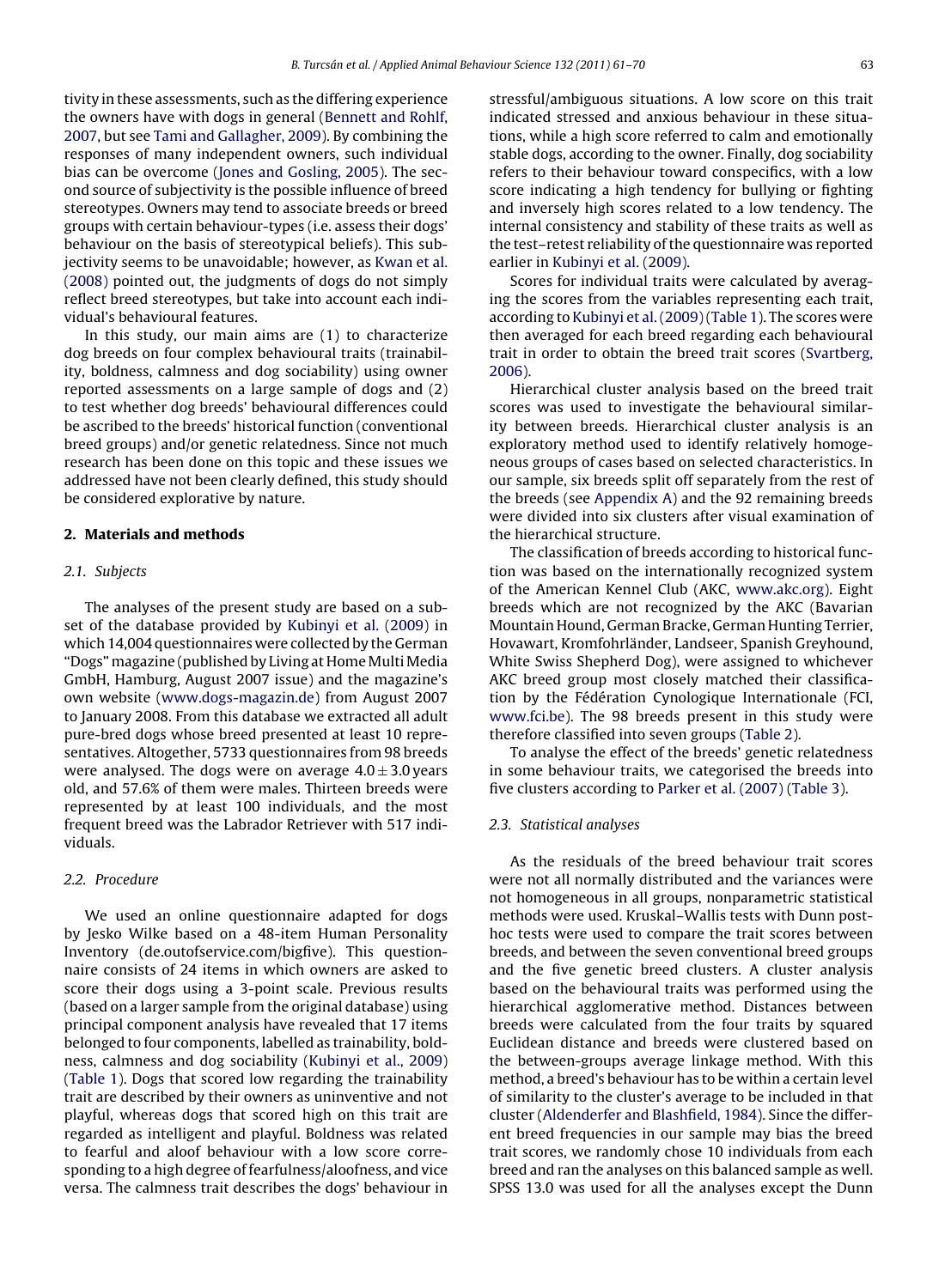#### <span id="page-3-0"></span>**Table 1**

The 17 questions, belonging to four traits: trainability, boldness, calmness and dog sociability.

| Trainability                                                                                                                                                                                                                                                                                 | Calmness                                                                                                                                                                                                                    |  |
|----------------------------------------------------------------------------------------------------------------------------------------------------------------------------------------------------------------------------------------------------------------------------------------------|-----------------------------------------------------------------------------------------------------------------------------------------------------------------------------------------------------------------------------|--|
| Is ingenious, inventive when seeks hidden food or toy<br>Is intelligent, learns quickly<br>Is very easy to warm up to a new toy<br>Often does not understand what was expected from him/her during playing <sup>a</sup><br>Is not much interested except in eating and sleeping <sup>a</sup> | Is calm, even in ambiguous situations<br>Can be stressed easily <sup>a</sup><br>Is emotionally balanced, not easy to rile<br>Is cool-headed even in stressful situations<br>Is sometimes anxious and uncertain <sup>a</sup> |  |
| <b>Boldness</b>                                                                                                                                                                                                                                                                              | Dog sociability                                                                                                                                                                                                             |  |
| Is rather cool, reserved <sup>a</sup><br>Is unassertive, aloof when unfamiliar persons enter the home <sup>a</sup><br>Is sometimes fearful, awkward <sup>a</sup>                                                                                                                             | Fights with conspecifics frequently <sup>a</sup><br>Is ready to share toys with conspecifics<br>Is bullying with conspecifics <sup>a</sup><br>Gets on well with conspecifics                                                |  |

<sup>a</sup> Scoring was reversed.

#### **Table 2**

Breed distribution according to conventional categorisation.

| Conventional group name and description |                                                                                             | Number of breeds | Number of individuals |
|-----------------------------------------|---------------------------------------------------------------------------------------------|------------------|-----------------------|
| Sporting dogs                           | Include pointers, retrievers, setters and spaniels; mostly<br>used for cooperative hunting. | 15               | 1197                  |
| Hounds                                  | Include scenthounds, greyhounds and dachshunds; being<br>used for independent hunting.      | 11               | 528                   |
| Working dogs                            | Were bred to perform such jobs as guarding livestock or<br>pulling sleds.                   | 20               | 1025                  |
| Terriers                                | Middle or small sized breeds, used for independent<br>hunting.                              | 14               | 808                   |
| Toy dogs                                | Small sized breeds with the main function:<br>companionship.                                | 11               | 561                   |
| Non-sporting dogs                       | Diverse group in terms of size and utility                                                  | 12               | 492                   |
| Herding dogs                            | Middle or large sized breeds used for control the<br>movement of other animals.             | 15               | 1122                  |
| All groups                              |                                                                                             | 98               | 5733                  |

post-hoc tests, for this we used GraphPad Instat statistical software.

## **3. Results**

#### 3.1. Breed differences in behavioural traits

There were significant differences between breeds in all four traits (Kruskal–Wallis test,  $N = 5733$ , d.f. = 97, trainability  $\chi^2$  = 641.405; boldness  $\chi^2$  = 417.126; calmness  $\chi^2$  = 455.005; dog sociability  $\chi^2$  = 687.035, P < 0.001 for all).

The breeds were ranked on the basis of these traits [\(Appendix A\).](#page-8-0) The five most popular breeds ( $N \ge 200$ : Beagle, German Shepherd Dog, Golden Retriever, Jack Russell Terrier, and Labrador Retriever) had no higher or lower scores than the population mean  $\pm$  SD in calmness and trainability. However, the Beagle and Labrador Retriever scored higher than the mean on dog sociability, while the German Shepherd Dog and Jack Russell Terrier obtained lower scores. Jack Russell Terriers and Labrador Retrievers also scored higher on boldness.

## 3.2. Behavioural similarity between breeds

Breeds were clustered on the basis of their behaviour using hierarchical cluster analysis. Six breeds (three breed pairs) with extreme trait scores split off from the other breeds ([Appendix A\).](#page-8-0) The first pair consisted of the Newfoundland and the Landseer, known to be strongly genetically related. The AKC and the Kennel Club in the

#### **Table 3**

Breed distribution according to the genetic relatedness [\(Parker et al., 2007\).](#page-9-0)

| Genetic cluster name and description |                                                                                  | Number of breeds | Number of individuals |
|--------------------------------------|----------------------------------------------------------------------------------|------------------|-----------------------|
| Ancient breeds                       | Breeds with ancient Asian or African<br>origin, mainly primitive type dogs       |                  | 192                   |
| Mastiff/terrier cluster              | Mastiff-type breeds or breeds with<br>mastiff-type ancestors and terriers        | 13               | 1019                  |
| Herding/sighthound cluster           | Breeds used as herding dogs and<br>sighthounds                                   | 10               | 674                   |
| Hunting breeds                       | Breeds with relative recent European<br>origin, primarily different hunting dogs | 29               | 1974                  |
| Mountain cluster                     | Large mountain dogs and a subset of<br>spaniels                                  |                  | 958                   |
| All groups                           |                                                                                  | 70               | 4817                  |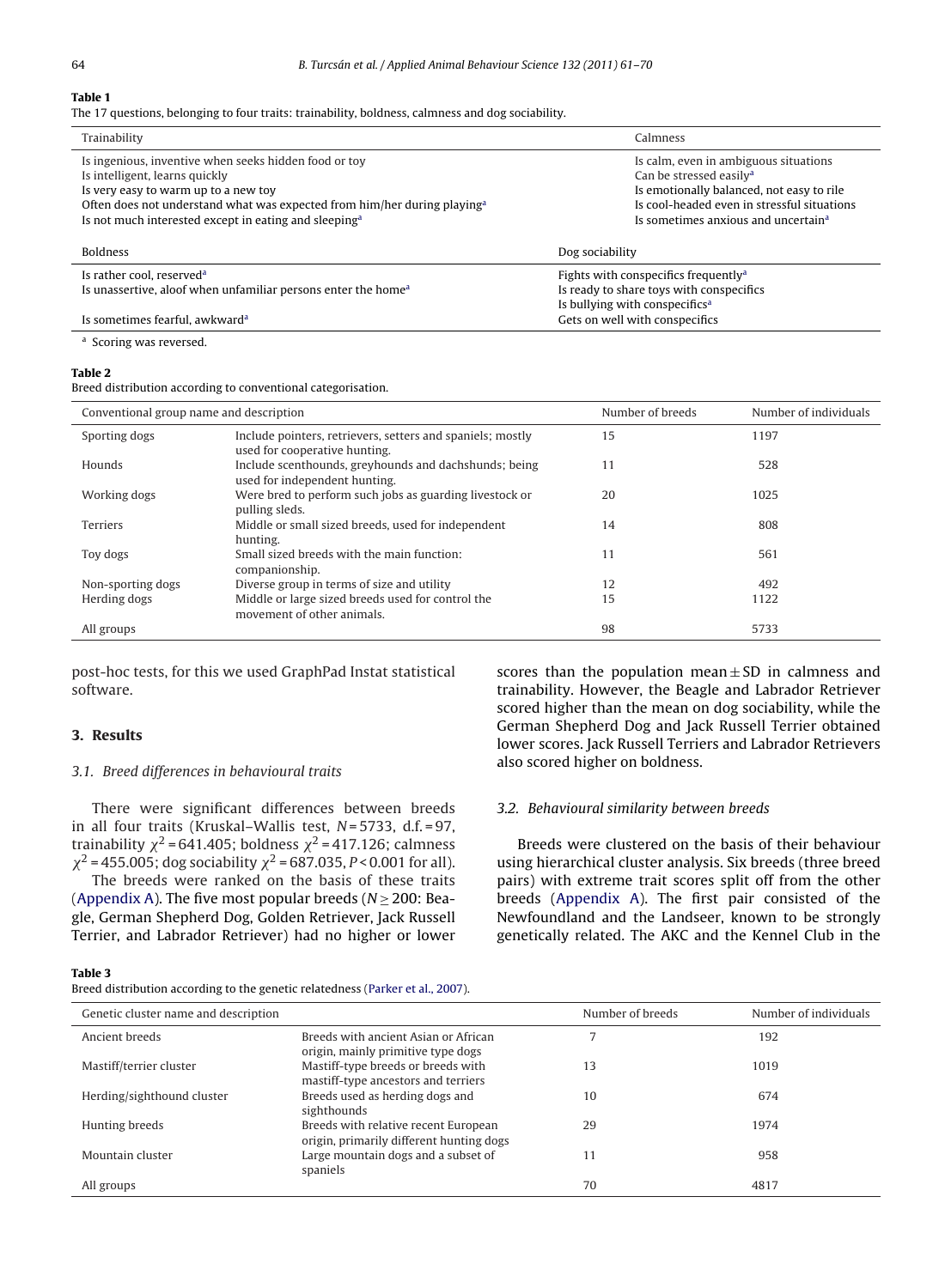<span id="page-4-0"></span>UK classify them as coat colour varieties of a single breed, although the FCI recognizes them as distinct breeds. Both breeds were highly ranked in boldness, calmness and dog sociability. The next pair comprised of the Akita and the German Bracke and both breeds scored extremely low in regards to the dog sociability trait. The third pair, the German Pincher and the Spanish Greyhound, only slightly related to each other. Both breeds scored low on calmness, and the Spanish Greyhound ranked also low on boldness and trainability and high on dog sociability.

The remaining 92 breeds were divided into six clusters with 2–32 breeds in each cluster ([Table 4\),](#page-5-0) according to the dendrogram. The clusters differed from each other in each of the four traits (Kruskal–Wallis test,  $N = 92$ , d.f. = 5, trainability  $\chi^2$  = 43.409; boldness  $\chi^2$  = 53.208, calmness  $\chi^2$  = 45.790, dog sociability  $\chi^2$  = 49.507, P<0.001, for all) and were characterized as low, medium and high on each trait, based on the post-hoc differences between them [\(Table 4\).](#page-5-0)

### 3.3. Differences among conventional breed groups

Significant differences in the trainability and boldness scores were observed between the breed groups (Kruskal–Wallis test, N = 98, d.f. = 6, trainability  $\chi^2$  = 31.025, P<0.001; boldness  $\chi^2$  = 19.325, P=0.004); nevertheless, the differences between the groups regarding calmness and dog sociability traits were not significant (Kruskal–Wallis test, N=98, d.f.=6, calmness  $\chi^2$ =11.522, P=0.074; dog sociability  $\chi^2$  = 12.111, P = 0.06) (Fig. 1A and B).

According to the post-hoc tests, Herding dogs were reported by their owner to be more trainable than Hounds ( $P < 0.01$ ), Working dogs ( $P < 0.01$ ), Toy dogs ( $P < 0.05$ ) and Non-sporting dogs  $(P < 0.001)$ . Sporting dogs were also more trainable than Non-sporting dogs  $(P < 0.05)$ .

Terriers scored higher on boldness than Hounds  $(P < 0.01)$  and Herding dogs  $(P < 0.05)$  (Fig. 1A).

## 3.4. Genetic relatedness

The five genetic clusters (identified by [Parker](#page-9-0) [et al., 2007\)](#page-9-0) differed also in trainability and boldness (Kruskal–Wallis test,  $N = 70$ , d.f. = 4, trainability  $\chi^2$  = 10.153, P = 0.038; boldness  $\chi^2$  = 14.497, P = 0.006). The cluster of Ancient breeds was less trainable than the Herding/sighthound cluster and the cluster of Hunting breeds ( $P < 0.05$  for both).

The Mastiff/terrier cluster was bolder than the Ancient breeds, the Herding/sighthound cluster and also the Hunting breeds ( $P < 0.05$  for all) [\(Fig. 2A](#page-6-0)).

No significant differences in calmness and dog sociability traits were found between these clusters (Kruskal–Wallis test, N=70, d.f.=4, calmness  $\chi^2$ =7.915, P = 0.095; dog sociability  $\chi^2$  = 2.785, P = 0.594) [\(Fig. 2B](#page-6-0)).

The analyses of the random sample of 980 individuals (10 individuals per breed, as mentioned in Section [2\)](#page-2-0) led to the same differences between genetic breed clusters and similar differences between the conventional breed groups. The differences in calmness and dog sociability traits among conventional breed groups were significant in this sample compared to the trend difference observed in



Fig. 1. Behaviour profiles of the conventional breed groups in (A) trainability and boldness and (B) calmness and dog sociability traits. Data points are group averages, the diameters of the ellipses represent the SE of trainability/calmness, the heights the SE of boldness/dog sociability. Dashed lines represent the population means. Kruskal–Wallis test showed significant differences between the groups in trainability and boldness and trend differences in calmness and dog sociability traits.

the whole sample. Nevertheless, this finding supports that the different breed frequencies in this study only minimally influenced the results.

## **4. Discussion**

The main focus of this study was to discover the typical behaviour of dog breeds and specific breed groups. Our aims were (1) to characterize a large number of breeds and explore their behavioural similarity and divergence, and (2) to test whether dog breeds' behavioural differences could be ascribed to the breeds' conventional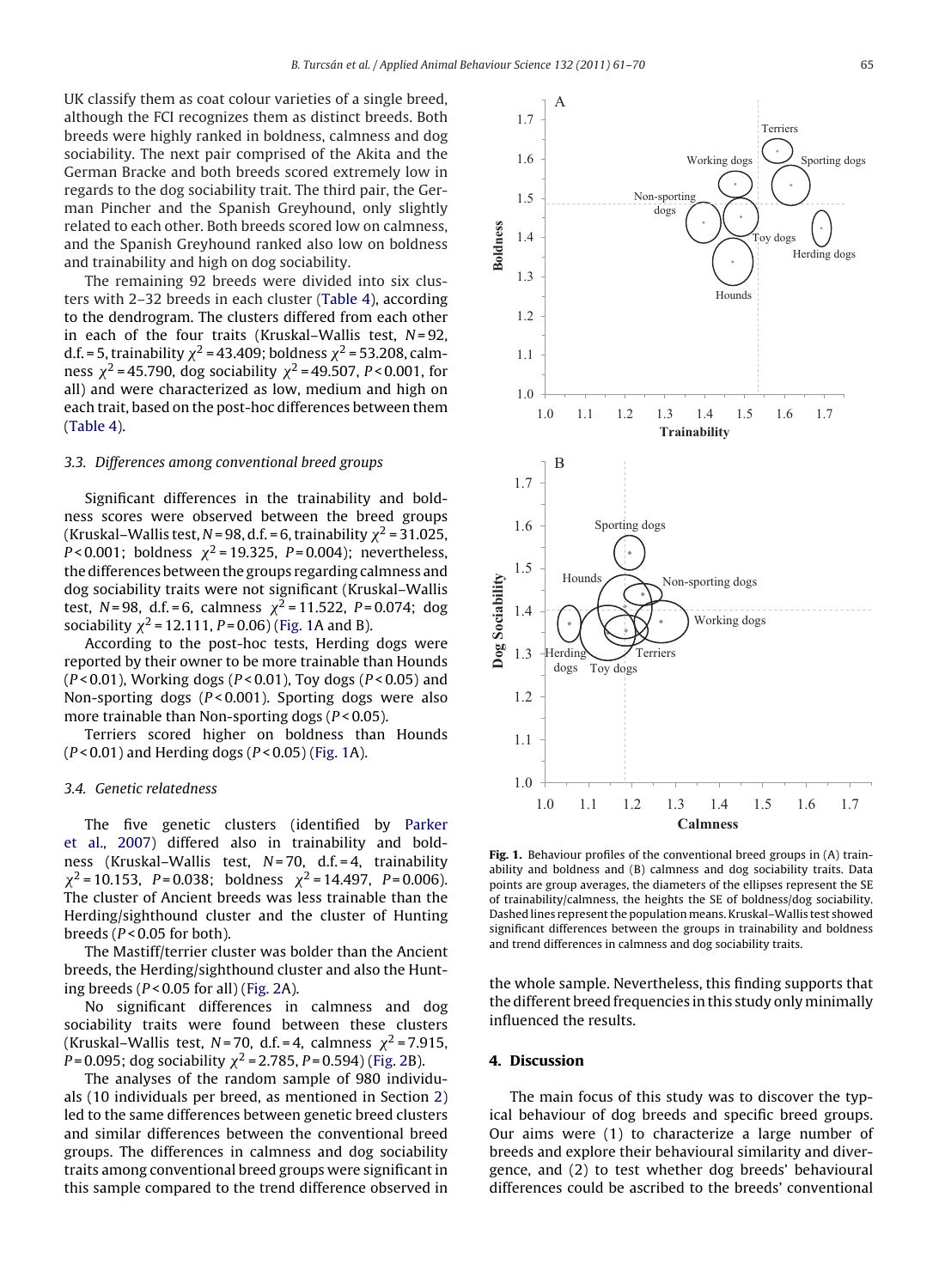## <span id="page-5-0"></span>**Table 4**

Clusters of breeds from the cluster analysis based on the trainability, boldness, calmness and dog sociability traits. The numbers links to the breeds represent the conventional breed groups and genetic clusters, respectively. The characteristic features of each cluster are presented.

|     | Cluster 1 high calm, medium trainable, high sociable, high bold |        |                               |     |                            |
|-----|-----------------------------------------------------------------|--------|-------------------------------|-----|----------------------------|
| 4;2 | Airedale Terrier                                                | 3:5    | Greater Swiss Mountain Dog    | 3:5 | Saint Bernard              |
| 1;4 | American Cocker Spaniel                                         | 5:     | Havanese                      | 7:3 | Shetland Sheepdog          |
| 2;4 | Beagle                                                          | 1:4    | Irish Setter                  | 5:4 | Shih Tzu                   |
| 7:3 | <b>Bearded Collie</b>                                           | 1:2    | Labrador Retriever            | 3:1 | Siberian Husky             |
| 3:5 | Bernese Mountain Dog                                            | 3:5    | Leonberger                    | 1;  | Small Munsterlander        |
| 6:2 | Bulldog                                                         | 4;4    | Miniature Schnauzer           | 4:2 | Soft Coated Wh. Terrier    |
| 5;4 | Cavalier King Charles Spaniel                                   | 7:3    | Old English Sheepdog          | 4;2 | Staffordshire Bull Terrier |
| 6:2 | French Bulldog                                                  | 5:4    | Pekingese                     | 2:3 | Whippet                    |
| 1;4 | Golden Retriever                                                | 1:4    | Pointer                       |     |                            |
| 1:4 | Gordon Setter                                                   | 5:4    | Pug                           |     |                            |
|     | Cluster 2 low calm, high trainable, low sociable, low bold      |        |                               |     |                            |
| 4;2 | American Staffordshire Terrier                                  | 1:5    | English Cocker Spaniel        | 4:  | Parson Russell Terrier     |
| 7:3 | Australian Shepherd                                             | 7:     | Entlebucher Mountain Dog      | 6:5 | Poodle                     |
| 2;  | Bavarian Mountain Hound                                         | 4;.    | <b>German Hunting Terrier</b> | 3;5 | Rottweiler                 |
| 7:3 | Belgian Malinois                                                | 7:5    | German Shepherd Dog           | 3:4 | Standard Schnauzer         |
| 7:3 | <b>Border Collie</b>                                            | $1$ ;. | German Wirehaired Pointer     | 6:1 | Tibetan Terrier            |
| 4:2 | <b>Border Terrier</b>                                           | 3:4    | Giant Schnauzer               | 1:4 | Vizsla                     |
| 3:2 | Boxer                                                           | 3:3    | Great Dane                    | 4:2 | Welsh Terrier              |
| 4;4 | Cairn Terrier                                                   | 3:     | Hovawart                      | 4:4 | West Highland Wh.Terrier   |
| 2:4 | Dachshund                                                       | 4:2    | <b>Irish Terrier</b>          | 2;  | Wirehaired Dachshund       |
| 6:4 | Dalmatian                                                       | 4:4    | <b>Jack Russell Terrier</b>   | 6:4 | Wolfspitz                  |
| 3:4 | Doberman Pinscher                                               | 5:5    | Miniature Pinscher            |     |                            |
|     | Cluster 3 high calm, high trainable, high sociable, high bold   |        |                               |     |                            |
| 1:4 | <b>Flat-Coated Retriever</b>                                    | 1:4    | German Shorthaired Pointer    |     |                            |
|     | Cluster 4 low calm, high trainable, medium sociable, low bold   |        |                               |     |                            |
| 7:  | Appenzeller Sennenhund                                          | 5:     | Kromfohrländer                | 2:5 | Rhodesian Ridgeback        |
| 7:  | Beauceron                                                       | 2:     | Miniature Dachshund           | 6:1 | Shiba Inu                  |
| 7;. | <b>Briard</b>                                                   | 5:4    | Miniature Poodle              | 1:4 | Weimaraner                 |
| 7:3 | Collie                                                          | 7;.    | Polish Lowland Sheepdog       | 7:  | White Swiss Shepherd       |
| 2:4 | Ibizan Hound                                                    | 7:     | Pyrenean Shepherd             |     |                            |
|     | Cluster 5 low calm, low trainable, low sociable, medium bold    |        |                               |     |                            |
| 1;4 | Brittany                                                        | 6:     | German Spitz                  | 5:  | Yorkshire Terrier          |
| 4;. | <b>Bull Terrier</b>                                             | 5:5    | Maltese                       |     |                            |
| 5:4 | Chihuahua                                                       | 3:2    | Perro de Presa Canario        |     |                            |
|     |                                                                 |        |                               |     |                            |
|     | Cluster 6 high calm, low trainable, medium sociable, low bold   |        |                               |     |                            |
| 3:1 | Alaskan Malamute                                                | 6;     | Coton de Tulear               | 6;  | Eurasier                   |
| 3;  | Anatolian Shepherd Dog                                          | 3:     | Dogue de Bordeaux             | 2;3 | Irish Wolfhound            |

grouping based on historical function and/or genetic relatedness. We derived complex breed-related behavioural traits by averaging the behaviour scores of individual dogs within a given breed. This was based on the assumption that the complex behavioural traits might distinguish not only individual dogs, but also typical for larger population of dogs representing breeds or special breed groupings. Individual dog behaviour was measured by an ownerreported assessment, and four behavioural traits were obtained, namely trainability, boldness, calmness and dog sociability. Similar traits were previously detected by several other researchers (e.g. trainability: [Bradshaw and](#page-8-0) [Goodwin, 1998; Hsu and Serpell, 2003; b](#page-8-0)oldness: [Svartberg](#page-9-0) [and Forkman, 2002; n](#page-9-0)euroticism (reverse to our calmness): [Ley et al., 2009; d](#page-8-0)og-directed aggression (reverse to our dog sociability): [Hsu and Serpell, 2003\).](#page-8-0) The four behavioural

traits found in this study correspond to the seven personality dimensions of dogs summarized in [Jones and Gosling](#page-8-0) [\(2005\)](#page-8-0) (see also in [Kubinyi et al., 2009\).](#page-8-0)

## 4.1. Breed differences in behavioural traits

Significant breed differences were observed in all the four traits. The behavioural profiles of the breeds are to some extent in accordance with the reports of other studies, but there is some dissimilarity. For example in the study of [Duffy et al. \(2008\)](#page-8-0) the Akita, Dachshund, Chihuahua and Jack Russell Terrier were reported to be highly aggressive toward other dogs, whereas the Whippet, Collie and Bernese Mountain Dog were at the opposite end of the scale. Accordingly, the former four breeds ranked low in dog sociability in this study (lower than the population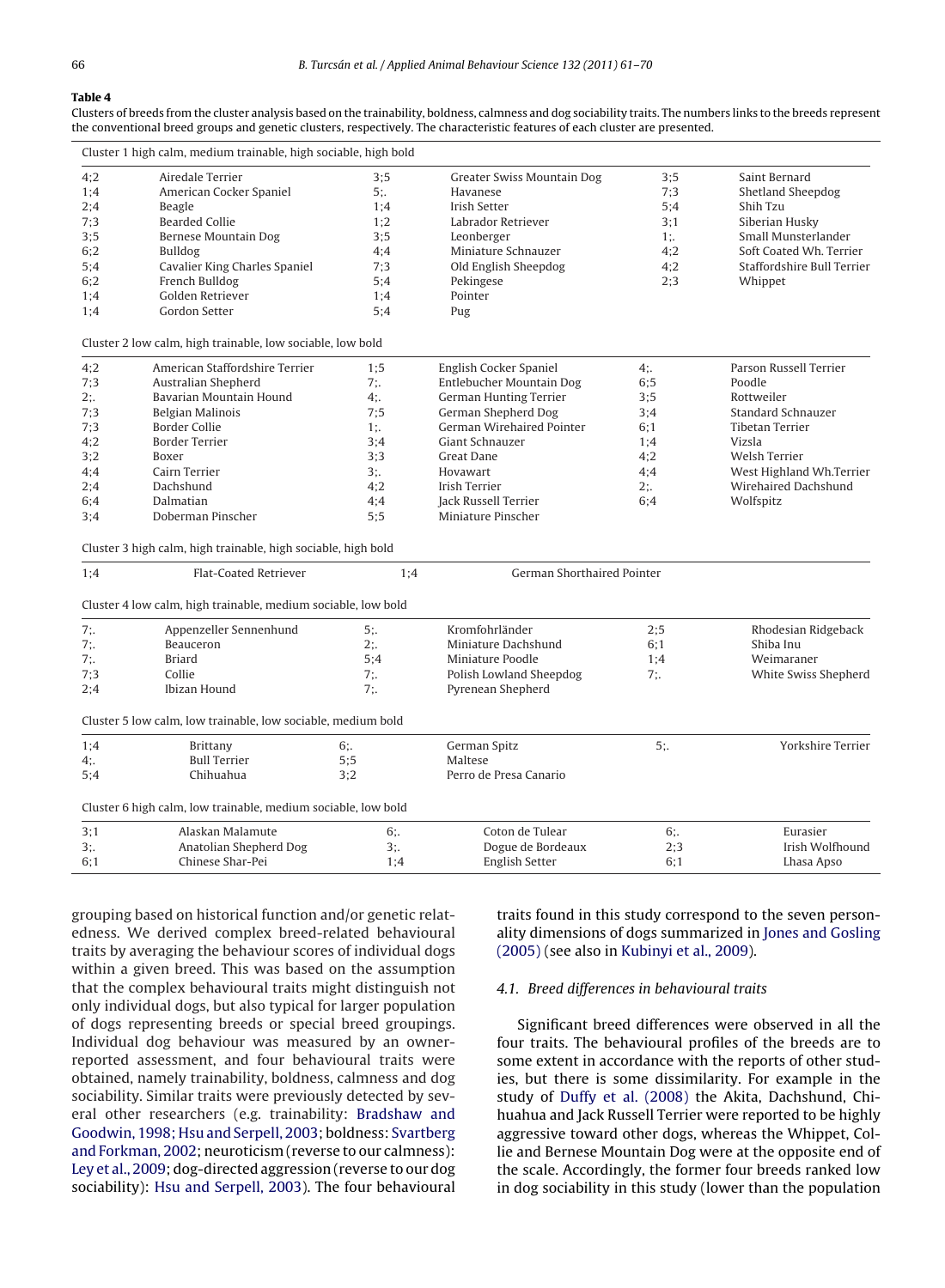<span id="page-6-0"></span>

**Fig. 2.** Behaviour profiles of the genetic breed clusters in (A) trainability and boldness and (B) calmness and dog sociability traits. Data points are group averages, the diameters of the ellipses represent the SE of trainability/calmness, the heights the SE of boldness/dog sociability. Dashed lines represent the overall mean of the factors. Kruskal–Wallis test showed significant differences between the groups in trainability and boldness and trend difference in calmness traits.

mean  $\pm$  SD), but from the later three, only the Whippet and Bernese Mountain Dog were ranked high, and the Collie was in the middle section of the dog sociability rank order.

Breed standards of kennel clubs usually contain a short description about the favourable behavioural characteristics of a given breed. For example, according to its FCI breed standard, Anatolian Shepherds are "steady and bold without aggression, naturally independent, very intelligent and tractable, proud and confident" ([www.fci.be](http://www.fci.be/)). Moreover, one of the eliminating faults of this breed is signs of aggressiveness or shyness. Contrary to this description, the Anatolian Shepherd breed in this study was described as low trainable, highly shy and not sociable with other dogs. Another example is the Spanish Greyhound (Galgo Espanol), which, according to its breed standard, should not be aggressive or overly shy (one of the eliminating faults), here was found to be the least bold breed of all. These examples show that even the vague characteristics described in the breed standards do not always reflect reality.

The dendrogram of the cluster analysis based on the four behavioural traits ([Appendix A\)](#page-8-0) illustrates the highly complex relationship between breeds. We divided the breeds into six clusters which either show or do not show strong correspondence to the conventional categories or the genetic breed clusters of [Parker et al. \(2007\).](#page-9-0) There is some correspondence with the behavioural breed clusters in other studies. For example, eight of the nine breeds which were represented in our sample from the [Svartberg's](#page-9-0) [\(2006\)](#page-9-0) Cluster 1 also clustered together in this study. The Border Collie and Australian Shepherd had a highly similar behavioural profile which corresponded well to their genetic and functional similarity. In contrast, the Shetland Sheepdog and the Collie were related both in their historical function and genetically ([Neff et al., 2004; Parker](#page-8-0) [et al., 2007\) b](#page-8-0)ut were clustered far from each other in their behavioural profiles. Given the explorative nature of our study and the applied statistical method, the behavioural relationship between breeds described in this study should be interpreted with caution; more studies are needed to confirm our findings.

## 4.2. Conventional categorisation

Dog breeds were grouped based on the systems provided by two internationally recognized kennel clubs, presupposing that these systems reflect the breeds' historical function. The seven groups differed in both trainability and boldness traits.

Trainability: Herding dogs were more trainable than Hounds, Working dogs, Toy dogs and Non-sporting dogs. Sporting dogs were also more trainable than Non-sporting dogs. Similar behavioural differences were previously shown in several surveys. Indeed, both [Seksel et al. \(1999\)](#page-9-0) and [Ley et al. \(2009\)](#page-8-0) found that breeds from the Pointing dogs group (here classified as Sporting dogs) were highly trainable, while Toy dogs scored low on that scale. Additionally, [Ley et al. \(2009\)](#page-8-0) reported that Hounds were also relatively less trainable compared to Pointing and Herding dogs. [Serpell and Hsu \(2005\)](#page-9-0) constructed a rank order among different breeds and found that the most trainable breeds were either the representatives of Herding or Pointing groups. The authors explained their results on the basis of the cooperative versus independent type of work that the breeds were originally bred for. Indeed, Herding and pointing dogs were bred for cooperative tasks with continuous visual contact with their human partner, while hounds were to hunt independently, out of the view of humans (see [Gácsi et al., 2009\).](#page-8-0) The Working dog group consists of sled dogs, guarding dogs and livestock guarding dogs, which require some human guidance to execute their tasks successfully, however most of these breeds were selected for independent working.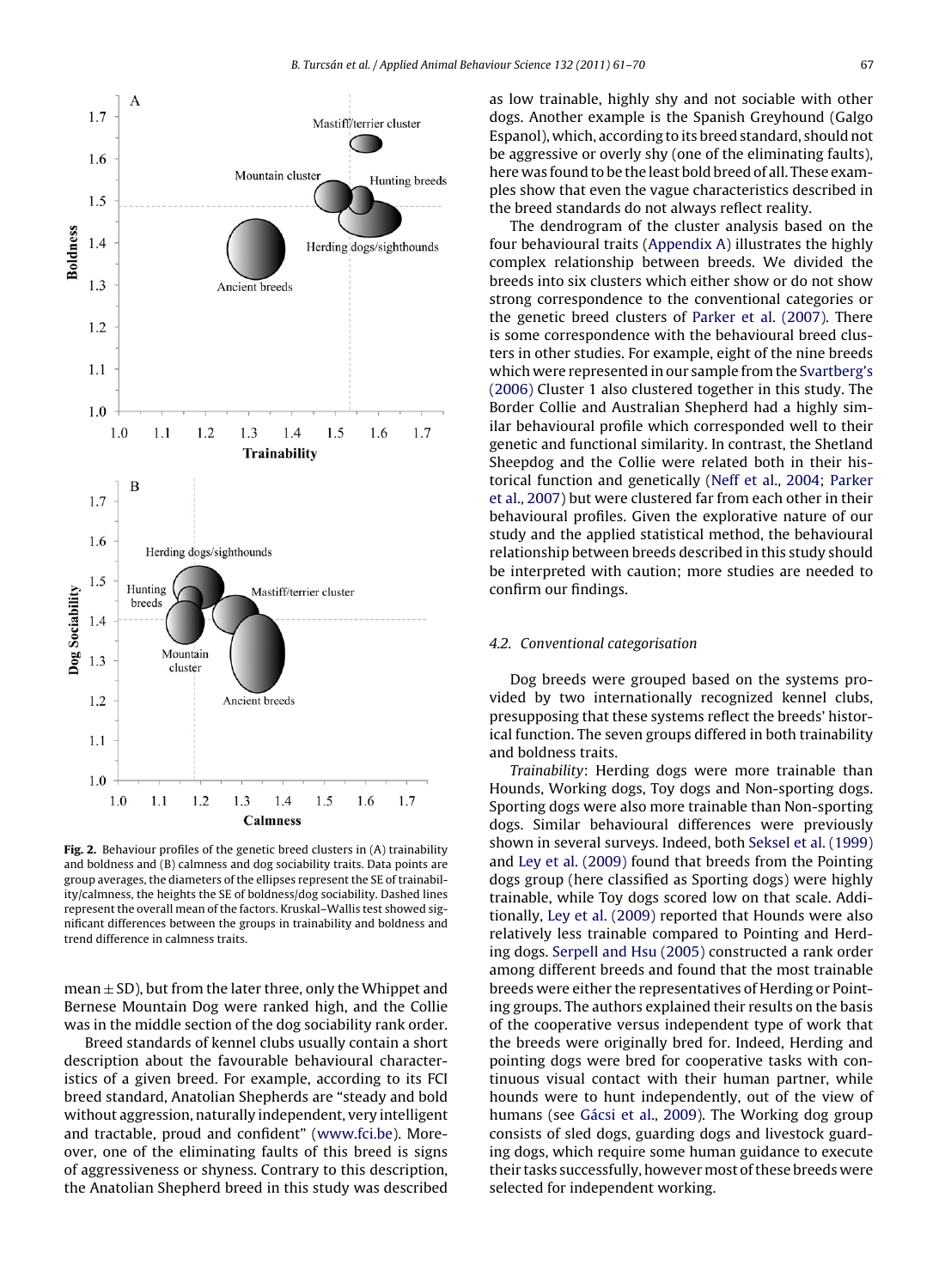Other factors, such as the differences regarding the general size or physical abilities of dogs could also be responsible for the breed/breed-group differences ([Helton,](#page-8-0) [2010\).](#page-8-0) For instance, the low trainability of the Toy dogs group could be explained by the typically small physical size of this group [\(Bennett and Rohlf, 2007\),](#page-8-0) since larger dogs are more likely to attend formal obedience training, possibly because disobedience or behavioural problems could be more serious in larger dogs [\(Kobelt et al., 2003\).](#page-8-0)

Non-sporting dogs appear to be the most difficult to train. This group contains highly diverse breeds in terms of size or historical function and is dominated by breeds with ancient Asian origin. The close genetic relatedness of these breeds with wolves [\(Parker et al., 2004\)](#page-9-0) may account partly for the low trainability skills observed in this group.

Boldness: Terrier breeds scored higher on boldness than Hounds and Herding dogs, in line with previous studies in which terriers are described as typically energetic, excitable and reactive dogs [\(Hart, 1995; Ley et al., 2009;](#page-8-0) [Scott and Fuller, 1965\).](#page-8-0)

The historical function and utility of dog breeds seem to still have an effect on breeds' typical behaviour. However, explaining breed differences in terms of their function solely would presuppose that dogs are bred on the basis of their performance regarding these functions; which is usually not the case. Indeed, in modern dog breeding, most animals are selected on the basis of their success and judgement at dog shows. Dogs are evaluated at these shows according to strict breed standards which reflect mostly on morphological requirements. It is however important to note that breeds are often separated into working and show "lines" or "types", based on divergent selection criteria (e.g. Border Collie, [Chang et al., 2009\).](#page-8-0) In working lines, the performance plays the most important role for breeding. Accordingly, the behaviour of working line individuals could differ from that of the show lines [\(Duffy et al., 2008\).](#page-8-0)

The differences between the conventional breed groups in calmness and dog sociability were rather small (trend differences in the whole sample and significant group differences in the random sample), although there were large differences between breeds in both traits. These characteristics are not strictly related to the breeds' original function, however, they might have been important for some breeds. For example, some breeds from the Hound group which were used for hunting in groups should show low aggression toward conspecifics as a requirement in these breeds; whereas other functions like herding might not have required direct selection for tolerant behaviour toward conspecifics.

However, the differences between the conventional breed groups in trainability and boldness are in contrast with the findings of [Svartberg \(2006\), w](#page-9-0)ho did not find any breed group differences in four traits measured by behavioural tests. He suggested that recent selection criteria are more important in shaping the behaviour of dog breeds than their historical function. The differences between the two studies might reflect real breed differences between countries due to genetic isolation [\(Notari and Goodwin, 2007\)](#page-9-0) or the different attitudes toward dog breed standards and present utility as well as various environmental effects (e.g. keeping conditions, neutering) in each country ([Houpt et al., 2007\).](#page-8-0) Different breed representations between countries and breed popularity could also potentially affect dog breeds' behaviour [\(Svartberg, 2006\).](#page-9-0) However, it is also possible that our results only reflect the owners' stereotypic beliefs about breeds and breed groups of different historical functions.

## 4.3. Genetic relatedness

Breeds were grouped into five clusters ([Parker et al.,](#page-9-0) [2007\)](#page-9-0) presupposing that the classification based on 96 microsatellite loci reliably mirrored the breeds' genetic relatedness. To our knowledge the present analysis is the first to investigate the effect of genetically supported grouping on the behavioural traits of dogs. The five clusters differed in trainability and boldness traits.

Ancient breeds were less trainable than breeds in the Herding/sighthound cluster and Hunting breeds. Breeds from the Mastiff/terrier cluster were bolder than the Ancient breeds, the breeds from the Herding/sighthound cluster and the Hunting breeds.

It seems that the genetic separation of the Ancient breeds from the other four breed clusters representing modern European breeds is paralleled by differences in behaviour. The Ancient breeds show the closest genetic relationship with the wolf ([Parker et al., 2007\) w](#page-9-0)hich might explain some part of these differences. The high score in the boldness trait of the Mastiff/terrier genetic cluster parallels the high boldness score of the Terriers and Working dogs in the conventional categories ([Fig. 1\).](#page-4-0) There is some evidence in the literature on the genetic basis of behavioural traits which are related to fearfulness (e.g. [Murphree et al., 1969; Peters et al., 1967\),](#page-8-0) for example, [Goddard and Beilharz \(1983\)](#page-8-0) found relatively strong (0.46) heritability for this trait. However, much lower heritability was reported for 'courage' in German Shepherd and Labrador Retriever (0.25 and 0.28, respectively) ([Wilsson](#page-9-0) [and Sundgren, 1997b\),](#page-9-0) and for boldness in German Shepherd and Rottweiler (0.25–0.27, respectively) [\(Strandberg](#page-9-0) [et al., 2005; Saetre et al., 2006\).](#page-9-0) Finally, trainability showed even lower heritability (0.01–0.16, reviewed in [Ruefenacht](#page-9-0) [et al., 2002\).](#page-9-0)

The differences found between the genetic clusters were not independent from those found between the conventional breed groups, since genetic relatedness is often associated with morphological and functional similarity and shared geographic origin ([Parker et al., 2004; vonHoldt](#page-9-0) [et al., 2010\).](#page-9-0) For example, conventional categorisation revealed that Terriers were bolder than Herding dogs. In parallel dogs in the genetic cluster of Mastiff/terrier breeds scored higher than the breeds in the Herding/sighthound cluster. It is not evident yet, if there is a causal relationship between these two results and if so, what is the direction of the causality. Overlaps between the conventional and the genetic groups are not obvious, because more recent breeds, especially in theWorking dogs and Toy dogs groups were frequently bred from combinations of other breeds, independently of their historical function and genetic relatedness ([vonHoldt et al., 2010\).](#page-9-0)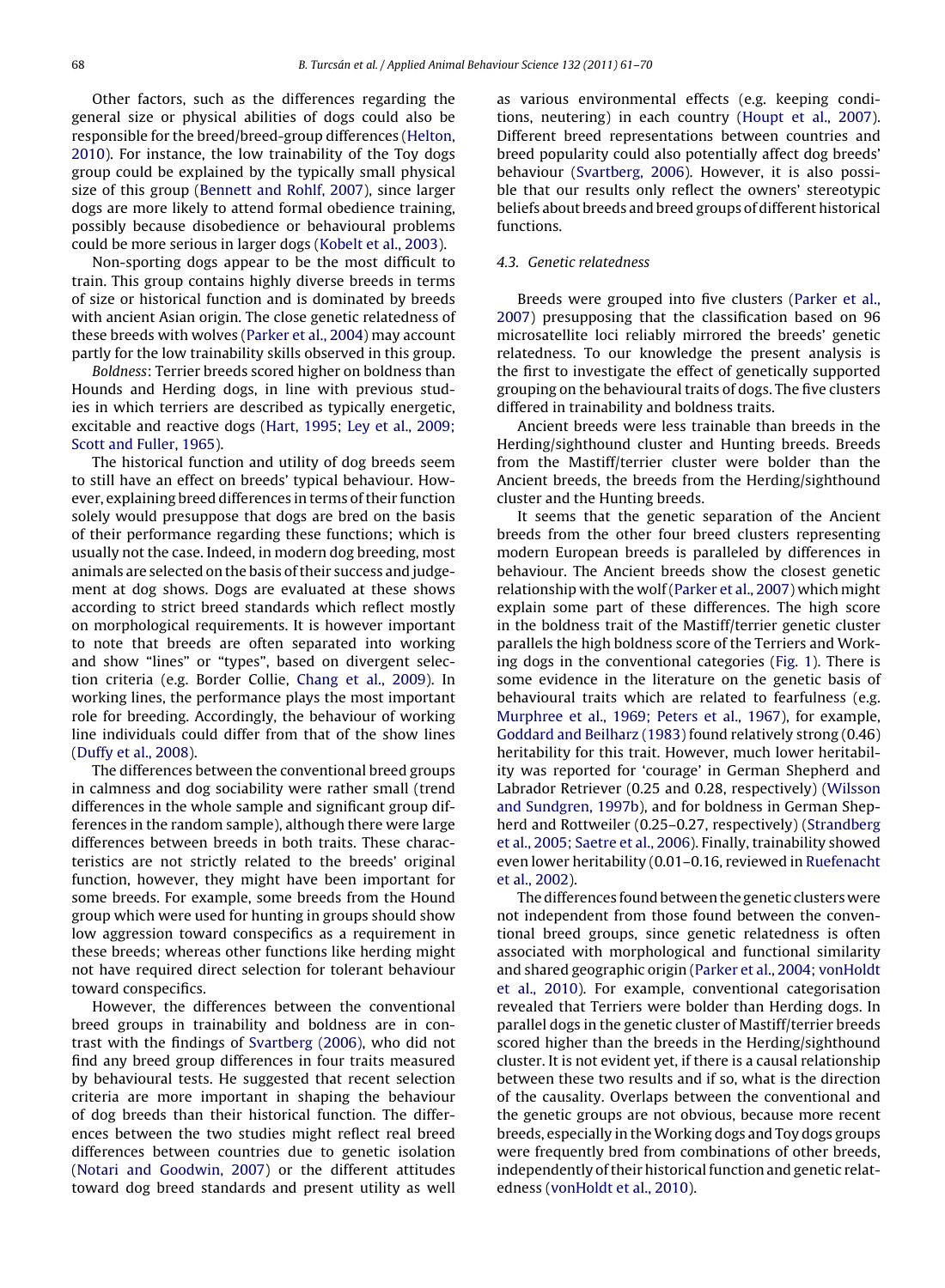<span id="page-8-0"></span>One limitation of the present study was that the owners' assessment of their dog could be biased by subjectivity and stereotypical beliefs. Another limitation is that dog keeping practices, which could affect the dogs' behaviour (Bennett and Rohlf, 2007; Kobelt et al., 2003), may vary systematically among breeds, producing false similarities or discrepancies in the perception of their typical behaviour. However, the diversity and the large number of dogs investigated in this study may help to minimize these biases.

## **5. Conclusion**

We found large differences among dog breeds in four behavioural traits. Our results showed that the differences in breed-specific behaviour in trainability and boldness are partly determined by genetic factors and differences in the historical function of the breeds. However, breed clusters with similar behavioural characteristics corresponded neither to the presently recognized functional (conventional) classification nor to the genetic clusters of breeds. Behavioural divergence of seemingly related dog breeds could be associated to either cross-breeding with other breeds characterised by different behavioural traits (e.g. selection for toy dogs, [vonHoldt et al., 2010\),](#page-9-0) ceasing selection for the original function, or changes in function that was associated with a novel selective environment. Other factors like early period of socialization, dog keeping practices, and the behaviour of the owner might also play an important role in shaping the dogs behaviour, and these factors can modify the behaviour of individual dogs from the core characteristics typical of their breeds. Nevertheless, our study, although explorative by nature, might help owners to choose the appropriate breed as a pet on the basis of real breed-typical behaviour, which is beneficial not only for the owner but also for the welfare of the dog. Studies such as this one may be significant in contrasting the typical behaviour of "real" dog breed populations with the often 'ad hoc' description used by kennel clubs. It would be advantageous to use such data to make more precise official breed descriptions to help ensure a better match between a prospective owner and their pet.

## **Acknowledgements**

The authors are grateful to Jesko Wilke, journalist associated with the German DOGS Magazine, for his cooperation in developing the questionnaire and for making this study possible; and Krisztina Nagy from the Szent István University for her help in analyzing the data. We also thank Lisa Wallis for correcting the English in the manuscript. The research was funded by the FP7-658 ICT-2007 (LIREC-215554), the Hungarian Scientific Research Fund (K 84036) and the Bolyai Foundation of the Hungarian Academy of Sciences.

## **Appendix A. Supplementary data**

Supplementary data associated with this article can be found, in the online version, at [doi:10.1016/j.applanim.2011.03.006](http://dx.doi.org/10.1016/j.applanim.2011.03.006).

## **References**

- Aldenderfer, M.S., Blashfield, R.K., 1984. Cluster Analysis Series: Quantitative Applications in the Social Sciences. Sage Publications, London.
- Bennett, P.C., Rohlf, V.I., 2007. Owner–companion dog interactions: relationships between demographic variables, potentially problematic behaviours, training engagement and shared activities. Appl. Anim. Behav. Sci. 102, 65–84.
- Bradshaw, J.W.S., Goodwin, D., 1998. Determination of behavioural traits of pure-bred dogs using factor analysis and cluster analysis; a comparison of studies in the USA and UK. Res. Vet. Sci. 66, 73–76.
- Chang, M.L., Yokoyama, J.S., Branson, N., Dyer, D.J., Hitte, C., Overall, K.C., Hamilton, S.P., 2009. Intrabreed stratification related to divergent selection regimes in purebred dogs may affect the interpretation of genetic association studies. J. Hered. 100, S28–S36.
- Clutton-Brock, J., 1995. Origin of the dog: domestication and early history. In: Serpell, J.A. (Ed.), The Domestic Dog: Its Evolution, Behaviour and Interactions with People. Cambridge University Press, Cambridge, pp. 7–20.
- Coppinger, R., Coppinger, L., 2001. Dogs: A New Understanding of Canine Origin, Behavior and Evolution. Scribner, New York.
- Coppinger, R., Schneider, R., 1995. Evolution of working dogs. In: Serpell, J.A. (Ed.), The Domestic Dog: Its Evolution, Behaviour and Interactions with People. Cambridge University Press, Cambridge, pp. 21–47.
- Dayan, T., 1994. Early domesticated dogs of the Near East. J. Archaeol. Sci. 21, 633–640.
- Duffy, D.L., Hsu, Y., Serpell, J.A., 2008. Breed differences in canine aggression. Appl. Anim. Behav. Sci. 114, 441–460.
- Gácsi, M., McGreevy, P., Kara, E., Miklósi, Á., 2009. Effects of selection for cooperation and attention in dogs. Behav. Brain. Funct. 5, 31.
- Goddard, M.E., Beilharz, R.G., 1982. Genetic and environmental factors affecting the suitability of dogs as guide dogs for the blind. Theor. Appl. Genet. 62, 97–102.
- Goddard, M.E., Beilharz, R.G., 1983. Genetics of traits which determine the suitability of dogs as guide-dogs for the blind. Appl. Anim. Ethol. 9, 299–315.
- Hart, B.L., 1995. Analysing breed and gender differences in behaviour. In: Serpell, J.A. (Ed.), The Domestic Dog: Its Evolution, Behaviour and Interactions with People. Cambridge University Press, Cambridge, pp. 65–78.
- Hart, B.L., Hart, L.A., 1985. Selecting pet dogs on the basis of cluster analysis of breed behavior profiles and gender. J. Am. Vet. Med. Assoc. 186, 1181–1185.
- Hart, B.L., Miller, M.F., 1985. Behavioral profiles of dog breeds. J. Am. Vet. Med. Assoc. 186, 1175–1185.
- Helton, W.S., 2010. Does perceived trainability of dog (Canis lupus familiaris) breeds reflect differences in learning or differences in physical ability? Behav. Processes 83, 315–323.
- Houpt, K.A., Goodwin, D., Uchida, Y., Baranyiova, E., Fatjo, J., Kakuma, Y., 2007. Proceedings of a workshop to identify dog welfare issues in the US, Japan, Czech Republic, Spain and the UK. Appl. Anim. Behav. Sci. 106, 221–233.
- Hsu, Y., Serpell, J.A., 2003. Development and validation of a questionnaire for measuring behavior and temperament traits in pet dogs. J. Am. Vet. Med. Assoc. 223, 1293–1300.
- Jones, A.C., Gosling, S.D., 2005. Temperament and personality in dogs (Canis familiaris): a review and evaluation of past research. Appl. Anim. Behav. Sci. 95, 1–53.
- Kobelt, A.J., Hemsworth, P.H., Barnett, J.L., Coleman, G.J., 2003. A survey of dog ownership in suburban Australia—conditions and behaviour problems. Appl. Anim. Behav. Sci. 82, 137–148.
- Kubinyi, E., Turcsán, B., Miklósi, Á., 2009. Dog and owner demographic characteristics and dog personality trait associations. Behav. Processes 81, 392–401.
- Kwan, V.S.Y., Gosling, S.D., John, O.P., 2008. Anthropomorphism as a special case of social perception: a cross-species social relations model analysis of humans and dogs. Soc. Cogn. 26, 129–142.
- Ley, J.M., Bennett, P.C., Coleman, G.J., 2009. A refinement and validation of the Monash Canine Personality Questionnaire (MCPQ). Appl. Anim. Behav. Sci. 116, 220–227.
- McGreevy, P.D., Nicholas, F.W., 1999. Some practical solutions to welfare problems in dog breeding. Anim. Welf. 8, 329–341.
- Murphree, O.D., Peters, J.E., Dykman, R.A., 1969. Behavioral comparisons of nervous, stable, and crossbred pointers at ages 2, 3, 6, 9, and 12 months. Integr. Psychol. Behav. Sci. 4, 20–23.
- Neff, M.W., Robertson, K.R., Wong, A.K., Safra, N., Broman, K.W., Slatkin, M., Mealey, K.L., Pedersen, N.C., 2004. Breed distribution and history of canine mdr1-1 $\Delta$  a pharmacogenetic mutation that marks the emergence of breeds from the collie lineage. PNAS 101, 11725–11730.